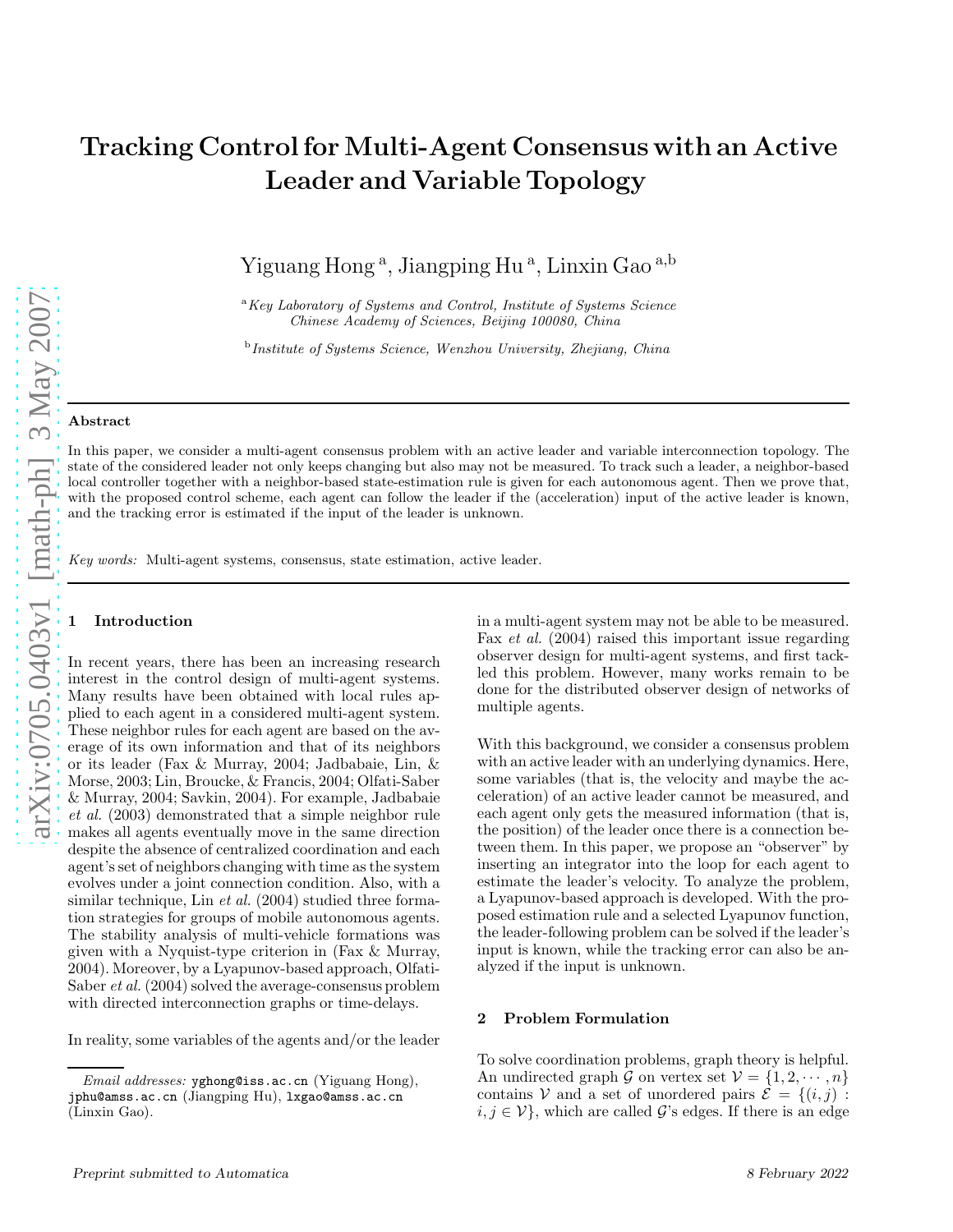between two vertices, the two vertices are called adjacent. A graph is simple if it has no self-loops or repeated edges. If there is a path between any two vertices of a graph  $\mathcal{G}$ , then  $\mathcal{G}$  is connected, otherwise disconnected. A subgraph  $\mathcal X$  of  $\mathcal G$  is an induced subgraph if two vertices of  $\mathcal{V}(X)$  are adjacent in X if and only if they are adjacent in  $\mathcal G$ . An induced subgraph  $\mathcal X$  of  $\mathcal G$  that is maximal, subject to being connected, is called a component of  $\mathcal{G}$ .

Here we consider a system consisting of  $n$  agents and a leader. In the sequel, the state of agent  $i$  is denoted by  $x_i$  for  $i = 1, ..., n$ . With regarding the *n* agents as the vertices in  $V$ , the relationships between n agents can be conveniently described by a simple and undirected graph  $\mathcal{G}$ , which is defined so that  $(i, j)$  defines one of the graph's edges in case agents  $i$  and  $j$  are neighbors.  $N_i(t)$  denotes the set of labels of those agents which are neighbors of agent  $i$   $(i = 1, ..., n)$  at time t. The weighted adjacency matrix of G is denoted by  $A = [a_{ij}] \in R^{n \times n}$ , where  $a_{ii} = 0$  and  $a_{ij} = a_{ji} \geq 0$  ( $a_{ij} > 0$  if there is an edge between agent  $i$  and agent  $j$ ). Its degree matrix  $D = diag\{d_1, ..., d_n\} \in R^{n \times n}$  is a diagonal matrix, where diagonal elements  $d_i = \sum_{j=1}^n a_{ij}$  for  $i = 1, ..., n$ . Then the Laplacian of the weighted graph is defined as

$$
L = D - A,\tag{1}
$$

which is symmetric. In what follows, we mainly concern a graph  $\bar{G}$  associated with the system consisting of n agents and one leader. In fact,  $\bar{\mathcal{G}}$  contains n agents (related to graph  $\mathcal{G}$ ) and the leader with directed edges from some agents to the leader. By "the graph,  $\bar{G}$ , of this system is connected", we mean that at least one agent in each component of  $\mathcal G$  is connected to the leader.

For the multi-agent system under consideration, the relationships between neighbors (and the interconnection topology) change over time. Suppose that there is an infinite sequence of bounded, non-overlapping, contiguous time-intervals  $[t_i, t_{i+1}), i = 0, 1, \dots$ , starting at  $t_0 = 0$ .

Denote  $S = {\bar{G_1}, \bar{G_2}, \cdots, \bar{G_N}}$  as a set of the graphs with all possible topologies, which includes all possible interconnection graphs (involving n agents and a leader), and denote  $\mathcal{P} = \{1, 2, \cdots, N\}$  as its index set.

To describe the variable interconnection topology, we define a switching signal  $\sigma : [0, \infty) \rightarrow \mathcal{P}$ , which is piecewise-constant. Therefore,  $N_i$  and the connection weight  $a_{ij}$   $(i = 1, ..., n, j = 1, ..., n)$  are time-varying, and moreover, Laplacian  $L_p$  ( $p \in \mathcal{P}$ ) associated with the switching interconnection graph is also time-varying (switched at  $t_i$ ,  $i = 0, 1, \dots$ ), though it is a timeinvariant matrix in any interval  $[t_i, t_{i+1})$ . In our problem, we assume that there are fixed positive constants  $\alpha_{ij}$   $(i = 1, ..., n; j = 1, ..., n)$  such that

$$
a_{ij}(t) = \begin{cases} \alpha_{ij} = \alpha_{ji}, & \text{if agents } i \text{ and } j \\ 0, & \text{otherwise} \end{cases}
$$
 (2)

Meanwhile, the connection weight between agent i and the leader, denoted by  $b_i$ , is time-varying, too. We assume that there are fixed positive constants  $\beta_i$  (i =  $1, \ldots, n$  such that

$$
b_i(t) = \begin{cases} \beta_i & \text{if agent } i \text{ is connected to the leader at } t \\ 0 & \text{otherwise} \end{cases}
$$

(3)

The next lemma was given in Horn and Johnson (1985), to check the positive definiteness of a matrix.

Lemma 1 Suppose that a symmetric matrix is partitioned as

$$
E = \begin{pmatrix} E_1 & E_2 \\ E_2^T & E_3 \end{pmatrix}
$$

where  $E_1$  and  $E_3$  are square. E is positive definite if and only if both  $E_1$  and  $E_3 - E_2^T E_1^{-1} E_2$  are positive definite.

The following result is well-known in algebraic graph theory (Godsil & Royle, 2001) and establishes a direct relationship between the graph connectivity and its Lapalcian.

**Lemma 2** Let  $\mathcal G$  be a graph on n vertices with Laplacian L. Denote the eigenvalues of L by  $\lambda_1(L), \cdots, \lambda_n(L)$ satisfying  $\lambda_1(L) \leq \cdots \leq \lambda_n(L)$ . Then  $\lambda_1(L) = 0$  and  $\mathbf{1} = [1, 1, \cdots, 1]^T \in R^{n}$  is its eigenvector. Moreover, if  $\mathcal G$  is connected,  $\lambda_2 > 0$ .

In this paper, all the considered agents move in a plane:

$$
\dot{x}_i = u_i \in R^2, \quad i = 1, ..., n,
$$
\n(4)

where  $u_i$  is the control input. The leader of this considered multi-agent system is active; that is, its state variables keep changing. Its underlying dynamics can be expressed as follows:

$$
\begin{cases}\n\dot{x}_0 = v_0 \\
\dot{v}_0 = a(t) = a_0(t) + \delta(t) \\
y = x_0\n\end{cases} \quad x_0, \ v_0, \ \delta \in R^2 \quad (5)
$$

where  $y(t) = x_0(t)$  is the measured output and  $a(t)$  is the (acceleration) input. Note that (5) is completely different from the agent dynamics (4). In other words, the agents will track a leader with a different dynamics.

In our problem formulation, the input  $a(t)$  may not be completely known. We assume that  $a_0(t)$  is known and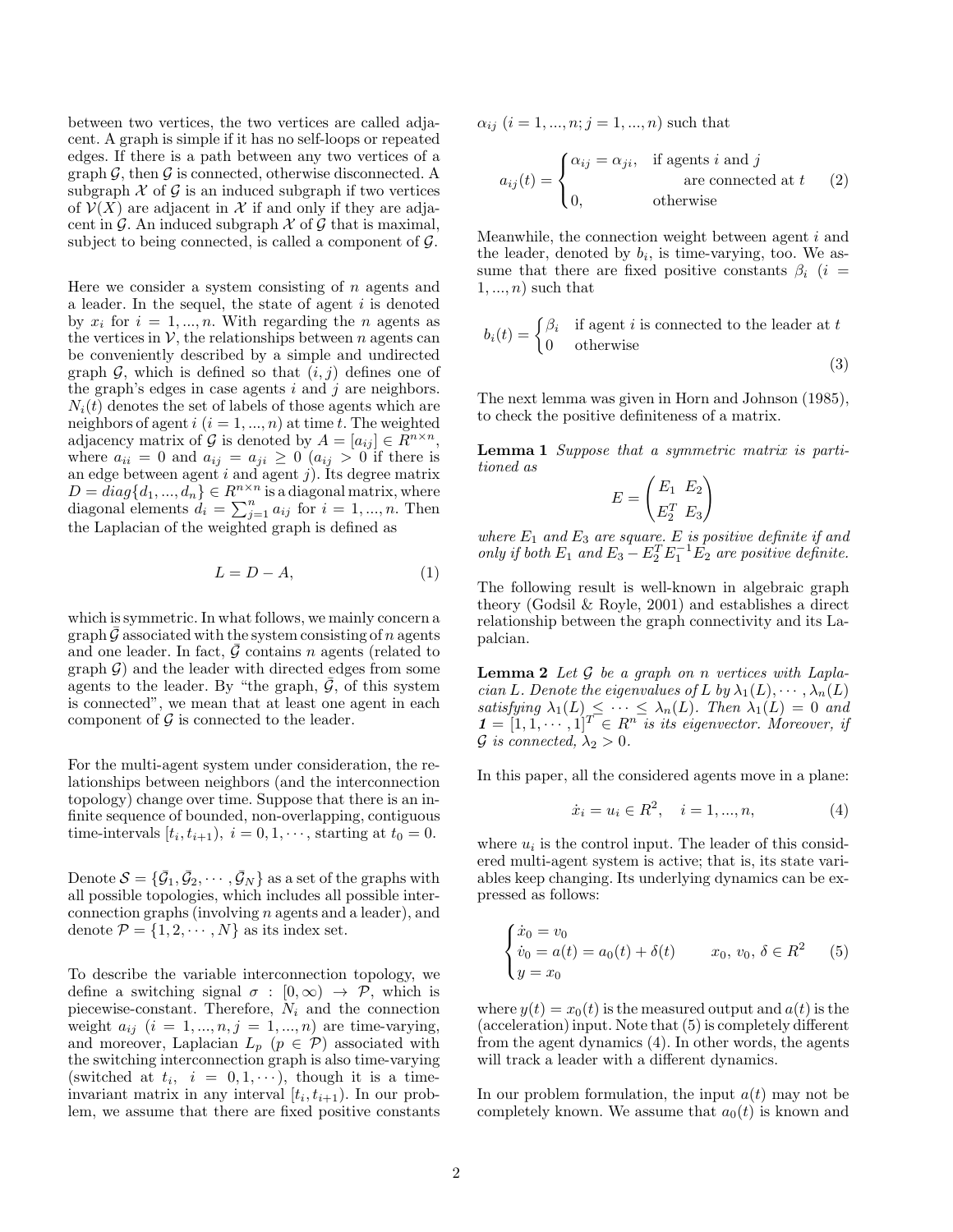$\delta(t)$  is unknown but bounded with a given upper bound  $\delta$  $(\text{that is}, ||\delta(t)|| < \overline{\delta}).$  The input  $a(t)$  is known if and only if  $\overline{\delta} = 0$ . On the other hand,  $y = x_0$  is the only variable that can be obtained directly by the agents when they are connected to the leader. Our aim here is to propose a decentralized control scheme for each agent to follow the leader (i.e.,  $x_i \rightarrow x_0$ ).

Since  $v_0(t)$  cannot be measured even when the agents are connected to the leader, its value cannot be used in the control design. Instead, we have to estimate  $v_0$  during the evolution. Note that, each agent has to estimate  $v_0$ only by the information obtained from its neighbors in a decentralized way. The estimate of  $v_0(t)$  by agent i is denoted by  $v_i(t)$   $(i = 1, ..., n)$ . Therefore, for each agent, the local control scheme consists of two parts:

• a neighbor-based feedback law:

$$
u_i = -k[\sum_{j \in N_i(t)} a_{ij}(t)(x_i - x_j) + b_i(t)(x_i - x_0)]
$$
  
+  $v_i, \quad k > 0, \quad i = 1, \cdots, n,$  (6)

where  $N_i$  is the set consisting of agent *i*'s neighbor agents;

• a dynamic neighbor-based system to estimate  $v_0$ 

$$
\dot{v}_i = a_0 - \gamma k \left[ \sum_{j \in N_i(t)} a_{ij}(t) (x_i - x_j) + b_i(t) \right] \tag{7}
$$
\n
$$
(x_i - x_0) \left[ , \quad i = 1, \cdots, n, \right]
$$

for some positive constant  $\gamma$  < 1. In fact, (7), can be viewed as an "observer" in some sense.

Note that  $u_i$  in (6) is a local controller of agent i, which only depends on the information from its neighbors, and, in fact, when  $v_0 = 0, a = 0$ , the proposed control law (6) is consistent with the one given in Olfati-Saber and Murray (2004). In addition, with the neighbor-based estimation rule in a form of observer (7) to estimate the leader's velocity, each agent relies only on the locally available information at every moment. In other words, each agent cannot "observe" or "estimate" the leader directly based on the measured information of the leader if it is not connected to the leader. In fact, it has to collect the information of the leader in a distributed way from its neighbor agents.

Take

$$
x = \begin{pmatrix} x_1 \\ \vdots \\ x_n \end{pmatrix}, \quad v = \begin{pmatrix} v_1 \\ \vdots \\ v_n \end{pmatrix}, \quad u = \begin{pmatrix} u_1 \\ \vdots \\ u_n \end{pmatrix}.
$$

Regarding the switching interconnection graphs, the

closed-loop system can be expressed as:

$$
\begin{cases}\n\dot{x} = u = -k(L_{\sigma} + B_{\sigma}) \otimes I_2 x + k B_{\sigma} \mathbf{1} \otimes x_0 + v \\
\dot{v} = \mathbf{1} \otimes a_0 - \gamma k(L_{\sigma} + B_{\sigma}) \otimes I_2 x + \gamma k(B_{\sigma} \mathbf{1}) \otimes x_0\n\end{cases}
$$
\n(8)

where  $I_l \in R^{l \times l}$  (for any positive integer *l*) is the identity matrix and ⊗ denotes the Kronecker product,  $\sigma$ :  $[0, \infty) \rightarrow \mathcal{P} = \{1, 2, \cdots, N\}$  is a piecewise constant switching signal with successive switching times,  $B_{\sigma}$  is an  $n \times n$  diagonal matrix whose *i*th diagonal element is  $b_i(t)$  at time t,  $L_{\sigma}$  is the Laplacian for the n agents. Note that, even in the case when the interconnection graph is connected,  $b_i(t)$  may be always 0 for some i, and therefore,  $B_{\sigma}$  may not be of full rank.

Denote  $\bar{x} = x - \mathbf{1} \otimes x_0$  and  $\bar{v} = v - \mathbf{1} \otimes v_0$ . Because  $-k(L_{\sigma}+B_{\sigma})\otimes I_2x+kB_{\sigma}\mathbf{1}\otimes x_0=-k(L_{\sigma}+B_{\sigma})\otimes I_2\bar{x}$ (invoking Lemma 2), we can obtain an error dynamics of (8) as follows:

$$
\dot{\epsilon} = F_{\sigma}\epsilon + g, \quad g = \begin{pmatrix} 0 \\ -\mathbf{1} \otimes \delta \end{pmatrix} \tag{9}
$$

where

$$
\epsilon = \begin{pmatrix} \bar{x} \\ \bar{v} \end{pmatrix}, \quad F_{\sigma} = \begin{pmatrix} -k(L_{\sigma} + B_{\sigma}) & I_n \\ -\gamma k(L_{\sigma} + B_{\sigma}) & 0 \end{pmatrix} \otimes I_2.
$$

## 3 Main Results

In this section, we investigate the consensus problem of multi-agent system (8), or the convergence analysis of system (9). If the information of the input  $a(t)$  can be used in local control design, we can prove that all the agents can follow the leader, though the leader keeps changing. If not, we can also get some estimation of the tracking error. We first assume that the interconnection graph  $\mathcal G$  is always connected, though the interconnection topology keeps changing; and then we consider an extended case.

As mentioned above,  $\bar{G}$  is connected if at least one agent in each of its component is connected with the leader. To be specific, if there are  $m \geq 1$  components, then the Laplacian  $L_p$  (for any  $p \in \mathcal{P}$ ) of the graph associated with  $n$  agents have  $m$  zero eigenvalues. For simplicity, we can rearrange the indices of n agents such that  $L_p$ can be rewritten as a block diagonal matrix:

$$
L_p = \begin{pmatrix} L_p^1 & & & \\ & L_p^2 & & \\ & & \ddots & \\ & & & L_p^m \end{pmatrix}
$$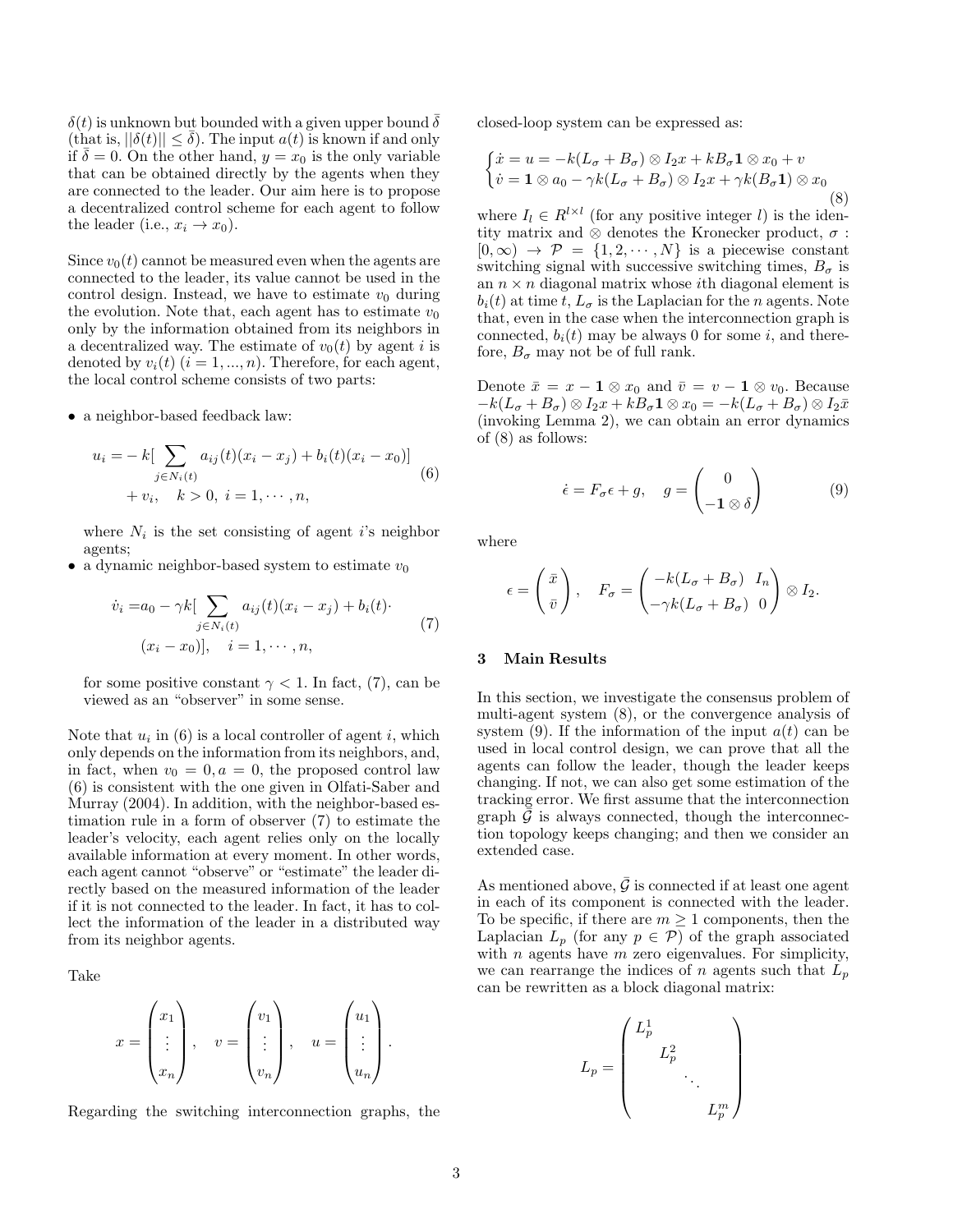where each block matrix  $L_p^i$  is also a Laplacian of the corresponding component. For convenience, denote  $M_p =$  $L_p+B_p$ , where  $L_p$  is the weighted Laplacian and  $B_p$  ( $p \in$  $P$ ) is the diagonal matrix as defined in Section 2. The next lemma is given for  $M_p$ .

**Lemma 3** If graph  $\bar{G}_p$  is connected, then the symmetric matrix  $M_p$  associated with  $\bar{\mathcal{G}}_p$  is positive definite.

Proof: We only need to prove the case when  $m = 1$ . Let  $\lambda_1, \dots, \lambda_n$  be the eigenvalues of Laplacian  $L_p$  in the increasing order. From Lemma 2,  $\lambda_1 = 0$  and  $\lambda_i > 0, i \geq 2$ . Denote *n* eigenvectors of  $L_p$  by  $\zeta_i$ ,  $i = 1, ..., n$ , with  $\zeta_1 = 1$ , an eigenvector of  $L_p$  corresponding to  $\lambda_1 = 0$ . Then any nonzero vector  $z \in \mathbb{R}^n$  can be expressed by  $z = \sum_{i=1}^{n} c_i \zeta_i$  for some constants  $c_i, i = 1, 2, \cdots, n$ . Moreover,  $B_p \neq 0$  since there is at least one agent connected to the leader. Without loss of generality, we assume  $b_j > 0$  for some j, and it is obvious  $\zeta_1^T B_p \zeta_1 \ge b_j$ . Therefore, in either the case when  $c_2 = ... = c_n = 0$ (so  $c_1 \neq 0$ ) or the case when  $c_i \neq 0$  for some  $i \geq 2$ , we always have

$$
z^T M_p z = z^T L_p z + z^T B_p z \ge \sum_{i=2}^n \lambda_i c_i^2 \zeta_i^T \zeta_i + z^T B_p z > 0
$$

for  $z \neq 0$ , which implies the conclusion.

Based on Lemma 3 and the fact that the set  $P$  is finite,

$$
\bar{\lambda} = \min\{\text{eigenvalues of } M_p \in R^{n \times n}, \ \forall \bar{\mathcal{G}}_p \text{ is} \}
$$
  
connected} > 0, (10)

is fixed and depends directly on the constants  $\alpha_{ij}$  and  $\beta_i$  for  $i = 1, ..., n, j = 1, ..., n$  given in (2) and (3). Its estimation is also related to the minimum nonzero eigenvalue of Laplacian  $L_p$ , which has been widely studied in different situations (Merris, 1994).

In some existing works, including Jadbabaie, Lin, & Morse (2003) and Lin, Broucke, & Francis (2004), the convergence analysis depends on theory of nonnegative matrices or stochastic matrices. However,  $F_p$  of system (9) fails to be transformed easily to a matrix with some properties related to stochastic matrices, and therefore, the effective methods used in Jadbabaie, Lin, & Morse (2003) or Lin, Broucke, & Francis (2004) may not work. Here, we propose a Lyapunov-based approach to deal with the problem.

**Theorem 4** For any fixed  $0 < \gamma < 1$  and  $\lambda$  defined in (10), we take a constant

$$
k > \frac{1}{4\gamma(1 - \gamma^2)\overline{\lambda}}.\tag{11}
$$

If the switching interconnection graph keeps connected, then

$$
\lim_{t \to \infty} ||\epsilon(t)|| \le C,\tag{12}
$$

for some constant C depending on  $\overline{\delta}$ . Moreover, if  $a(t)$  is known (i.e.,  $a(t) = a_0(t)$  or  $\delta = 0$ ),

$$
\lim_{t \to \infty} \epsilon(t) = 0. \tag{13}
$$

Proof: Take a Lyapunov function  $V(\epsilon) = \epsilon^T(t) P \epsilon(t)$  with symmetric positive definite matrix

$$
P = \begin{pmatrix} I_n & -\gamma I_n \\ -\gamma I_n & I_n \end{pmatrix} \otimes I_2.
$$
 (14)

The interconnection graph is time-varying, but the interconnection graph associated with  $F_p$  for some  $p \in \mathcal{P}$ is connected on an interval  $[t_i, t_{i+1})$  with its topology unchanged. Consider the derivative of  $V(\epsilon)$ :

$$
\dot{V}(\epsilon)|_{(9)} = \epsilon^T (F_p^T P + P F_p)\epsilon + 2\epsilon^T F_p g
$$
\n
$$
\leq -\epsilon^T Q_p \epsilon + 2(1+\gamma)\overline{\delta}||\epsilon|| \tag{15}
$$

where

$$
Q_p = -(F_p^T P + P F_p) = \begin{pmatrix} 2k(1 - \gamma^2)M_p & -I_n \\ -I_n & 2\gamma I_n \end{pmatrix} \otimes I_2
$$
  
is a positive definite matrix because  $2\gamma I - \frac{1}{2k(1 - \gamma^2)}M_p^{-1}$  (16)

and  $M_p$  are positive definite (by virtue of (11), Lemma 1 and Lemma 3).

Let  $\mu_{i,j}, i = 1, \dots, n, j = 1, 2$  denote the (at most)  $2n$ different eigenvalues of  $Q_p$  though  $Q_p \in R^{4n \times 4n}$  defined in (16). Based on  $\lambda_i(M_p)$ , the eigenvalues of  $M_p$ , we have the 2n eigenvalues in the following forms:

$$
\mu_{i,1} = (1 - \gamma^2) k \lambda_i (M_p) + \gamma + \sqrt{[(1 - \gamma^2) k \lambda_i (M_p) + \gamma]^2 - 4 \gamma (1 - \gamma^2) k \lambda_i (M_p) + 1},
$$
  

$$
\mu_{i,2} = (1 - \gamma^2) k \lambda_i (M_p) + \gamma
$$

$$
-\sqrt{[(1-\gamma^2)k\lambda_i(M_p)+\gamma]^2-4\gamma(1-\gamma^2)k\lambda_i(M_p)+1},
$$

for  $i = 1, ..., n$ . Clearly, the smallest eigenvalue of  $Q_p$ will be found in the form of  $\mu_{i,2}$  for some *i*.

Note that (11) implies  $k\lambda_i(M_p) > \frac{1}{4\gamma(1-\gamma^2)}$ . In this case,  $\mu_{i,2}$  increases as  $k\lambda_i(M_p)$  increases. Therefore, the minimum eigenvalue of  $Q_p$  will be no less than

$$
\bar{\mu} = (1 - \gamma^2)k\bar{\lambda} + \gamma - \sqrt{[(1 - \gamma^2)k\bar{\lambda} - \gamma]^2 + 1} > 0, (17)
$$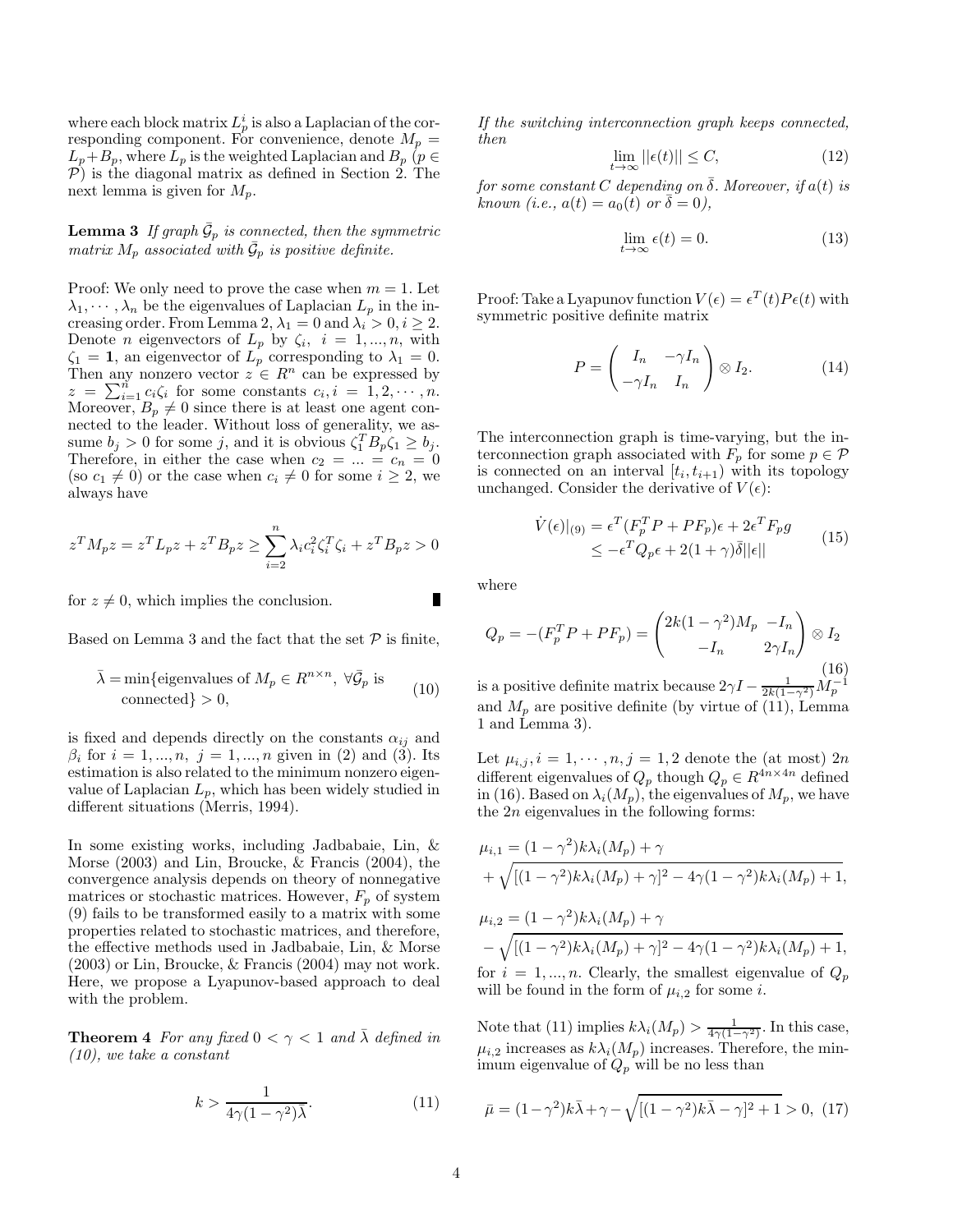which is obtained by taking  $\lambda_i(M_p) = \overline{\lambda}$  with a given k satisfying  $(11)$ . In addition, since the eigenvalues of P are either  $\mu_{min} = 1 - \gamma$  or  $\mu_{max} = 1 + \gamma$ , we have

$$
(1 - \gamma) \|\epsilon\|^2 \le V(\epsilon) \le (1 + \gamma) \|\epsilon\|^2. \tag{18}
$$

Therefore,

$$
\min \frac{\epsilon^T Q_p \epsilon}{\epsilon^T P \epsilon} \ge \frac{\bar{\mu}}{\mu_{max}} = 2\beta,
$$

where  $\beta = \frac{\bar{\mu}}{2(1+\gamma)} > 0$  with  $\bar{\mu}$  defined in (17).

Due to  $(18)$ ,

$$
||\epsilon|| \le \frac{1}{\sqrt{1-\gamma}}\sqrt{V(\epsilon)}.
$$

Therefore, from (15),

$$
\dot{V}(\epsilon)|_{(9)} \le -2\beta V(\epsilon) + 2\sqrt{\frac{(1+\gamma)^2 V(\epsilon)}{1-\gamma}} \overline{\delta}
$$
  

$$
\le -\beta V(\epsilon) + \frac{(1+\gamma)^2 \overline{\delta}^2}{(1-\gamma)\beta}
$$

or equivalently,

$$
V(\epsilon(t)) \le V(\epsilon(t_i))e^{-\beta(t-t_i)} + \frac{(1+\gamma)^2\bar{\delta}^2}{(1-\gamma)\beta^2}(1-e^{-\beta(t-t_i)}),
$$
  
 $t \in [t_i, t_{i+1}).$ 

Thus, with  $t_0 = 0$ ,

$$
V(\epsilon(t)) \le V(\epsilon(0))e^{-\beta t} + \frac{(1+\gamma)^2 \overline{\delta}^2}{(1-\gamma)\beta^2} (1 - e^{-\beta t}), \quad (19)
$$

which implies (12) with taking  $C = \frac{1+\gamma}{(1-\gamma)\beta} \bar{\delta}$ .

# Furthermore, if  $\overline{\delta} = 0$ , then (13) is obtained.

Next, we consider an extended case: the interconnection graph is not always connected. Let  $T > 0$  be a (sufficient large) constant, and then we have a sequence of interval  $[T_j, T_{j+1}), j = 0, 1, \cdots$  with  $T_0 = t_0, T_{j+1} = T_j + T$ . Each interval  $[T_j, T_{j+1})$  consists of a number of intervals (still expressed in the form of  $[t_i, t_{i+1})$ , during which the interconnection graph is time-invariant), including the intervals during which the graphs are connected and those during which the graphs are not. We assume that there is a constant  $\tau > 0$ , often called dwell time, with  $t_{i+1} - t_i \geq \tau$ ,  $\forall i$ .

Denote the total length of the intervals associated with the connected graphs as  $T_j^c$  in  $[T_j, T_{j+1})$  and the total

length of the intervals with the unconnected graphs as  $T_j^d$  in  $[T_j, T_{j+1})$ . In what follows, we denote an upper bound of  $T_j^d$   $(j = 0, 1, \dots)$  as  $T^d(< T)$ , and a lower bound of  $T_j^c$   $(j = 0, 1, \dots)$  as  $T^c (= T - T^d)$ .

**Theorem 5** During each time interval  $[T_j, T_{j+1})$ , if the total period that the interconnection graph is connected (i.e.,  $T^c$ ) is sufficient large, then (12) still holds with k given in (11). Moreover, (13) holds if  $\overline{\delta} = 0$  (or equivalently  $a(t) = a_0(t)$ .

Proof: Still take a Lyapunov function  $V(\epsilon) = \epsilon^T P \epsilon$  with P defined in (14), and then we have (15). If the graph associated with  $F_p$  for some  $p \in \mathcal{P}$  is connected during  $[t_i, t_{i+1})$ , then, according to Theorem 4, we have

$$
V(\epsilon(t_{i+1})) \le e^{-\beta(t_{i+1}-t_i)} V(\epsilon(t_i)) + \frac{(1+\gamma)^2}{(1-\gamma)\beta^2} \bar{\delta}^2.
$$

If the graph associated with  $F_q$  for some  $q \in \mathcal{P}$  is not connected during  $[t_l, t_{l+1})$ . The minimum eigenvalue of  $Q_q$  is  $\gamma - \sqrt{1 + \gamma^2}$ (< 0) and, by (18), we have

$$
-\epsilon^T Q_q \epsilon \le (\sqrt{1+\gamma^2} - \gamma)\epsilon^T \epsilon \le \frac{\alpha}{2} V(\epsilon)
$$

where 
$$
\alpha = \frac{2\sqrt{1+\gamma^2}-2\gamma}{1-\gamma}
$$
.

Similarly, with (18),

$$
\dot{V}(\epsilon(t))|_{(9)} \leq \alpha V(\epsilon(t)) + \frac{2(1+\gamma)^2}{\alpha(1-\gamma)}\bar{\delta}^2, \quad t \in [t_l, t_{l+1}),
$$

and therefore,

$$
V(\epsilon(t_{l+1})) \le e^{\alpha(t_{l+1}-t_l)} V(\epsilon(t_l)) + \frac{2(1+\gamma)^2}{\alpha^2 (1-\gamma)} (e^{\alpha T^d} - 1) \bar{\delta}^2.
$$
\n(20)

Denote  $\eta = \max\left\{\frac{(1+\gamma)^2}{\beta^2(1-\gamma)}\right\}$  $\frac{(1+\gamma)^2}{\beta^2(1-\gamma)}, \frac{2(1+\gamma)^2}{\alpha^2(1-\gamma)}$  $\frac{2(1+\gamma)^2}{\alpha^2(1-\gamma)}(e^{\alpha T^d}-1)\}.$  It is not hard to see that there are at most  $m_d = \left[\frac{T^d}{\tau}\right]$  $\left[\frac{m}{\tau}\right] + 1$  intervals (in  $[T_j, T_{j+1})$ ) associated with unconnected graphs. Therefore, we have

$$
V(\epsilon(T_{j+1})) \leq e^{-\beta T_j^c + \alpha T_j^d} V(\epsilon(T_j)) + (1 + e^{T^d} + e^{2T^d})
$$
  
 
$$
+ \cdots + e^{m_d T^d}) \eta \overline{\delta}^2
$$
  
 
$$
\leq e^{-\beta T^c + \alpha (T - T^c)} V(\epsilon(T_j)) + \overline{\eta} \overline{\delta}^2
$$
 (21)

with  $\bar{\eta} = \frac{e^{(m_d+1)T^d} - 1}{e^{T^d} - 1} \eta > 0.$